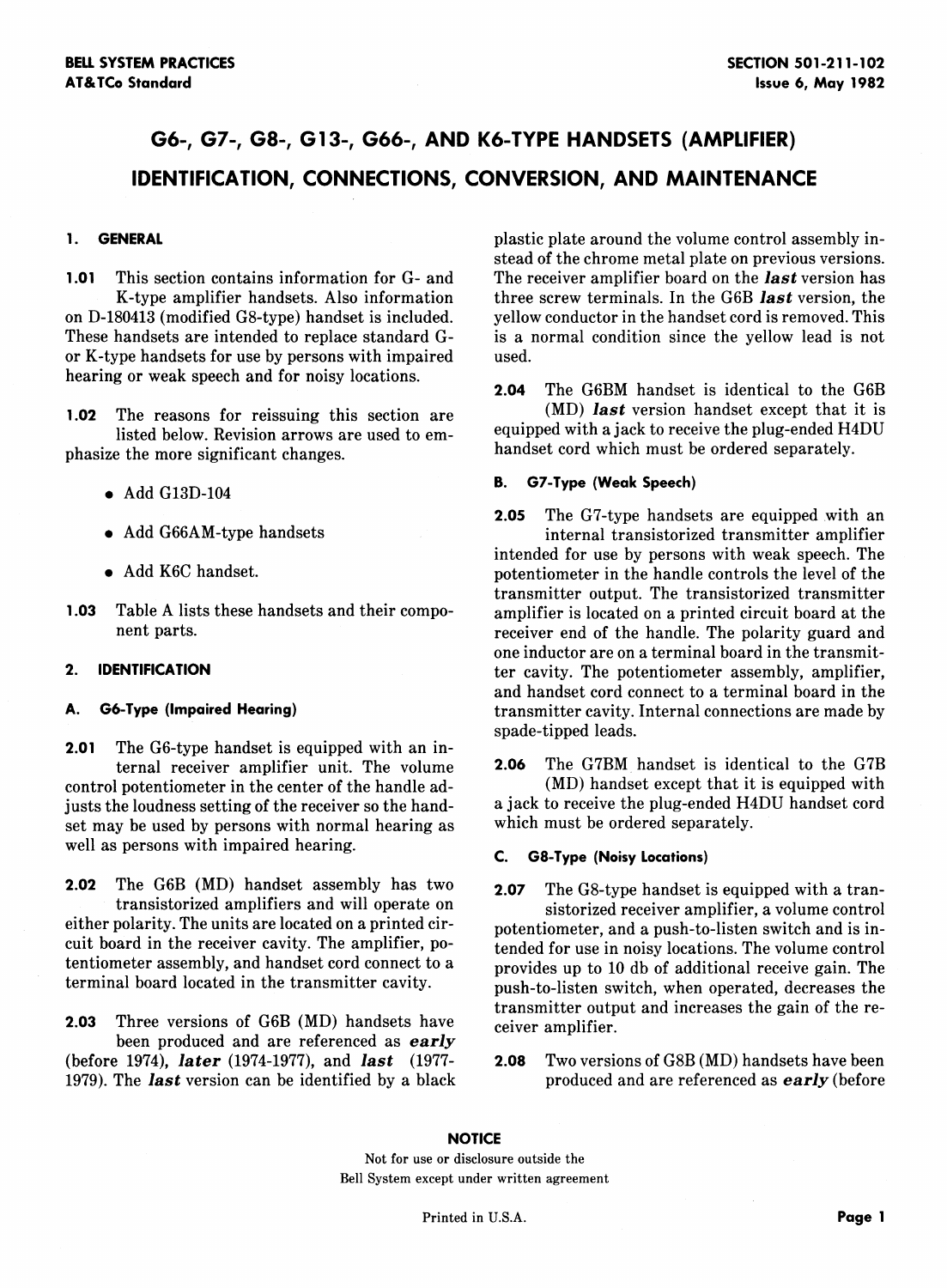1977) and *current* (since 1977). The *current* version position. The center position furnishes 10 dB and the can be identified by a black plate around the switch extreme position furnishes 20 dB of gain. When the can be identified by a black plate around the switch extreme position furnishes 20 dB of gain. When the assembly instead of the chrome metal plate on the slide switch is released a spring returns the switch to assembly instead of the chrome metal plate on the previous version. Also, the receiver amplifier board its normal position. in t**h**e *cu***rr***ent* vers**i**on has three screw terminals.

2.09 The G8BM handset is identical to the G8B<br>(MD) handset cord replaces the G13B handset. The<br>(MD) handset cord is comined with a seck and G13D handset equipped with a H4EG handset cord to receive the plug-ended H4DU handset cord which (specify cord on order) replaces the G13A handset.<br>The G13D furnishes normal unamplified receiver must be ordered separately.

# **D. D-180413 Handset** (Modified G8-Type; Impaired.<br>Hearing)

**2.100413 handset is** a G8-type handset **IF. G66AM** (Impaired Hearing) modified by the service-center. This handset is intended for use by customers that require more re- 2.**16** The G66AM handset is equipped with a receivceiver gain than is available in the G6-type handset.<br>
Both modular and nonmodular versions of the G8-<br>
volume control potentiometer in the center of the Both modular and nonmodular versions of the G8-<br>type handset can be modified.<br>handle adjusts the loudness setting of the receiver so

**2.11** The D-180413 handset is equipped with a re-<br>ceiver amplifier unit. The volume control po-<br>also has a pushbutton which when operated, provides ceiver amplifier unit. The volume control po-<br>tentiometer in the center of the handle adjusts the loudness setting of the receiver so the handset may be used by persons with normal hearing as well as persons with impaired hearing. It also has a **2.17** This handset is intended for use by customers pushbutton which when operated provides an addi-<br>pushbutton which when operated provides an addipushbutton, which when operated, provides an addi-<br>tional 15 dB gain in the receiver circuit and 10 dB loss able in the G6-type handset. tional 15 dB gain in the receiver circuit and  $10$  dB loss in the transmitter circuit.

the G66 handset, paragraph 2.06.<sup>4</sup><sup>1</sup> dered separate

**2.12** Connect the D-180413 handset in the same manner as the modular or nonmodular G8 type handset. S**G. K6A or K6C** (**Impaired Hearing)**

**2.13** The G13-type handset is equipped with an armored cord and a receiver amplifier unit.<br> **2.21** The K6A has a screw located in the hanger<br> **2.21** The K6A has a screw located in the hanger<br> **2.21** The K6A has a screw located in the hanger The volume control switch in the center of the handle<br>controls the loudness setting of the receiver so the the handset shell to the chassis and deck assembly controls the loudness setting of the receiver so the the handset shell to the chassis and deck assembly.<br>
handset may be used by persons with normal hearing resides the handset is an inner chassis which halds the handset may be used by persons with normal hearing Inside the handset is an inner chassis which holds the as well as persons with impaired hearing. Coin tele-<br>Annotate cord is a segment of resource in the seamed we are the as well as persons with impaired hearing. Coin tele-<br>phones are not assembled or coded with these the Theomplifier printed eigenit board is elimed to phones are not assembled or coded with these ter. The amplifier printed circuit board is clipped to handset must be ordered separately handsets. The handset must be ordered separately the inner chassis. The circuit board contains a voland connected per Table C.

2.1**4** The G13A (MD) and G13B (MD) handsets furthe slide switch is moved to the center or extreme compatible with hearing aid pickups.

2.**15** The G13D handset equ**i**pped with a H4EH (MD) handset except it is equipped with a jack G13D handset equipped with a H4EG handset cord<br>ive the plug ended H4DU handset cord which (specify cord on order) replaces the G13A handset. output until at least one of the two buttons on the the amplifier furnishes 10 dB of gain and with both buttons depressed 20 dB of gain.

handle adjusts the loudness setting of the receiver so the handset may be used by persons with normal an additional 10 dB gain in the receiver circuit and  $10$  dB loss in the transmitter circuit.

**2.18** It is equipped with a jack to receive the plugended H4DU handset cord which must be or-

**2.19** The G66AM is recommended for use in place<br>of the D-180413 handset.

E**. G13-T**y**pe** (**impaired Hearing) 2.20** The K6A is a repairable modular handset which replaces the K1A (MD) nonrepairable<br>handset. It is available in the colors listed in Table B.

- ume control potentiometer and a transistorized amplifier.
- 2.22 This handset has a U-type receiver which is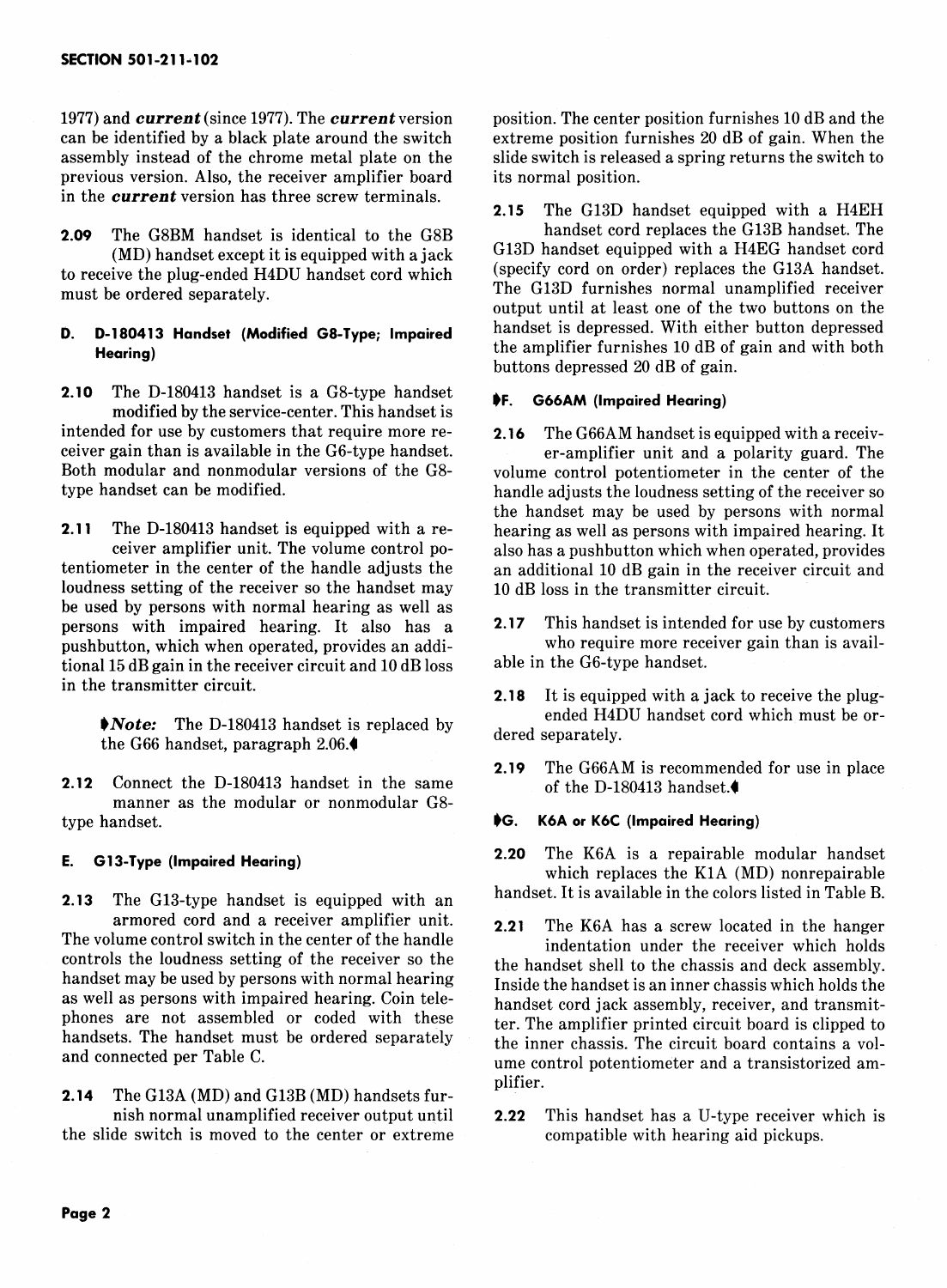2.23 The K6C is the same as the K6A, except it has so that the yellow lead is electrically wired to the a Bell System logo and is available only in **R** terminal on the network and the green lead is a Bell System logo and is available only in *ivory* (-50) color.

**2.24** For additional information, refer to Section (3) Test the handset through the full range of vol-<br>501-210-105 501-210-105.<sup>●</sup>

2.25 This kit of parts contains a terminal board equipped with TOUCH-TONE<sup>®</sup> dialing, the dial must<br>(new) and a M1W strap (G) 616WG jack and provide common switch contact arrangements which two screws which are used to convert the G6B (cur-<br>
rent) G6BM G8B (current) and G8BM handsets set amplifier. If the set contains a 25A3 (MD), 25B3 rent), G6BM, G8B (current), and G8BM handsets set amplifier. If the set contains a 25A3 (MD), 25B3<br>from two- to four-wire operation per Table D. These (MD), or 25H4 (MD) dial, install a 25W3, 25Y3, or from two-to four-wire operation per Table D. These (MD), or 25H4 (MD) dial, install a 25W3, 25Y3, or handsets can be identified by a black plastic plate  $25P4$  dial, respectively. If these dials are not available available available at the nonaround the volume control assembly instead of the chrome metal plate on earlier models and the three screw terminals on the receiver terminal board. **3**.0**3** The G6BM, G7BM, and G8BM handsets re-

(not in all handsets) and modular jack (if a modular handset) in the transmitter end of the handset. Connect the **new** terminal board and modular **3.04** *Schematics:* Internal connections of the angle is the connection of the amplifier type handsets are shown in Fig. 1 jack (if desired) or handset cord per Table E.

### **I. D-180851 Kit of Parts**

2.**27** This kit of parts contains modified transmitter and receiver caps, to enable G-type handsets to be used with 900-series desk telephone handsets to be used with 900-series desk telephone **<sup>4</sup>**.0**<sup>1</sup>** Modular G6-*,* G7-, and G8-type handsets may sets. The modified handsets cannot be used with 900 series wall telephone sets.<br>with spade-tipped cords as follows.

# **J. 226A** and **2226A (TRIMLINE®** Telephone Sets) Hand (1) Remove the transmitter cap, transmitter unit,<br>Telephone Sets

**2.28** These hand telephone sets provide up to 20 dB (2) Remove the jack from the transmitter cup. of receive gain for customers with impaired 502-303-102.

**3.01** Perform the following to connect amplifier- (5) Connect the handset leads in accordance with type handsets equipped with spade-tipped Part 3. cords to rotary dial equipped telephone sets.

- (1) Connect red and black leads to the terminals from which the red and black leads of the re-
- nals from which the white leads were removed

wired to the *GN* terminal on the network.

**H. D-180838 Kit of Parts** (**4-Wire Operatio**n**) 3.02** When connecting G6- and G8-type (nonmodular) handsets to telephone sets<br>equipped with TOUCH-TONE® dialing, the dial must (new) and a M1W strap  $(G)$ , 616WG jack, and provide common switch contact arrangements which<br>rews which are used to convert the G6B (cur-<br>will prevent dial sidetone amplification by the hand-

quire a plug-ended H4DU handset cord to be<br>connected between the handset and the telephone set 2.26 Remove and discard the *old* terminal board connected between the handset and the telephone set (if a left one in all handsets) and modular jack (if a left one H4DU cord must be ordered separately.

through 10.

### **4**. **HANDS**E**TCONV**E**RSION**

### **MODULAR-TO-NONMODULAR**

be used on nonmodular telephones equipped

- and transmitter board assembly.
- 
- $(3)$  Install a H4CJ cord in accordance with 5.05.
- (4) Reassemble the transmitter board transmit-**3**. **CONN**E**C**T**IONS** ter unit and cup.
	-

**4**.02 Modular G6-*,* G7-, and G8-type handsets may jacks by using a 478A adapter. This device plugs into placed handset were removed, the console jack and converts it to a modular jack. The 478A adapter contains the appropriate padding (2) Connect yellow and green leads to the termi-<br>nals from which the white leads were removed mitter.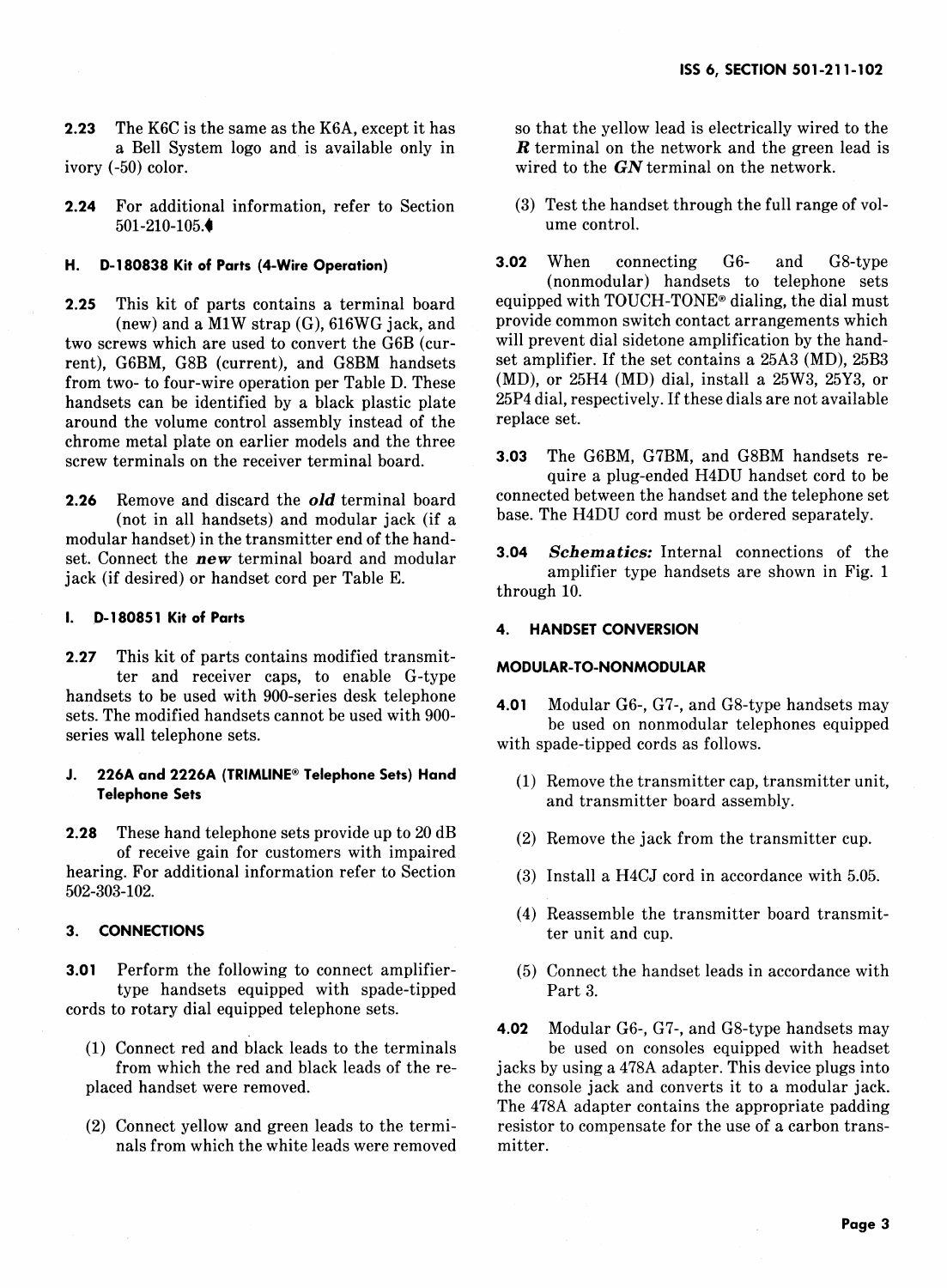**4.03** Nonmodular G6-, G7-, and G8-type handsets **attempt should be made to remove it.** manufactured since 1974 may be converted to<br>modular type in the field. These handsets may be recmodular type in the field. These handsets may be rec-<br>**5.03** Maintenance of K6-type handsets is limited<br>to replacing the T1 transmitter unit and U5 in the handset handle. Only handles with the rectangular holes may be field modified. These handles are equ**i**pped with a special convertible transmitter cup **5**.**04** The H4CT handset cord furnished with G6B*,*

- 
- (2) Remove the spade-tipped handset cord leads
- by snapping the jack into the cutout provided green.  $\frac{1}{2}$ <br>the transmitter cup On G6- and G8-type vellow. on the transmitter cup. On G6- and G8-type handsets the white jack lead is not required and
- $(4)$  Connect and dress the leads from the 616Wtype jack to the transmitter board terminals as shown in Fig. 3, 4, or 6. (3) Insert conductors in transmitter bowl care-
- $(5)$  Reassemble the transmitter board in the handset and replace transmitter cup on hand-

### **5. MAINTENANCE**

- 
- e Replacing defective transmitter units same time.
- 
- 

the transmitter and receiver caps are bonded to the handset installed on these sets does not have a re-<br>handset handle at the time of assembly handset handle at the time of assembly.



Do not use cleaning fluids or antirust *compounds on tr***a***nsmitter units, re***- 5.07** *Modul***a***r Telephone Set:* W**he***n* **G6**B**M or**  $c$ *eiver units, or other component*  $parts$  *of handset. Discoloration or* 

## **NONMODULAR-TO-MODULAR** *tarnish on* t*he silver***-***plated contact surf***ace***s is not ob*j**e***ction***a***ble* **a***nd no*

to replacing the T1 transmitter unit and U5 receiver unit.<sup>4</sup>

so they can be converted to modular by the addition G7B, and G8B handsets is no longer available.<br>The original cord requires replacement or if a mod-If the original cord requires replacement or if a modular handset is to be modified for use on a (1) Remove the transmitter cup, transmitter unit,<br>and transmitter board assembly.<br> $\frac{1}{2}$  nonmodular telephone, modify and install an H4CJ cord as follows.

- $f(1)$  Tone-out and identify one white conductor. For identifying purposes, loose knots may be tied in each end of this conductor, designating it (3) Install a 616W-type jack (ordered separately) tied in each end of this conductor, designating it<br>hy snapping the jack into the cutout provided green. The other white conductor is designated as
	- $(2)$  Loop and tie or tape the excess length of white conductors to approximate length of red and
	- fully so as not to disrupt the printed circuit
- set.<br>
(4) Connect to transmitter terminal board as<br>
shown in Fig. 1, 2, 3, 4, 5, or 6.

**5**.**01** Maintenance **o**f G6-, G7-, G8-, modified G8-, **5**.**05** *R***a***dio Fr***e***quency In*t**e***r*f*erence:* If RFI and G66-type handsets is limited to the fol-<br>encountered the procedures of Section 500-150-100 lowing:<br>should be followed. If it is found necessary to replace • Replacing cracked or broken receiver and the telephone set with one modified for radio fre-<br>transmitter caps quency suppression, the appropriate handset (modiquency suppression, the appropriate handset (modified for radio suppression) should be ordered at the

# e Replacing defective handset cords **5**.**06** *8*7*2AIM* **a***nd 28*7*2AIM Tel***e***phon***e** *S***e***ts:*

• Cleaning with water-dampened cloth. (TOUCH-A-MATIC® telephone sets 32 number), th **5.02** Maintenance of G13-type handsets is limited white or yellow and green leads from the modular to cleaning with a water-dampened cloth as handset jack may have been reversed. If a G6-type to cleaning with a water-dampened cloth, as handset jack may have been reversed. It a G6-type<br>nremitter and receiver cans are bonded to the handset installed on these sets does not have a re-102 for handset jack wiring.

 $\alpha$ <sup>*n*</sup> *o lartelephone sets, an insufficient receiver gain may*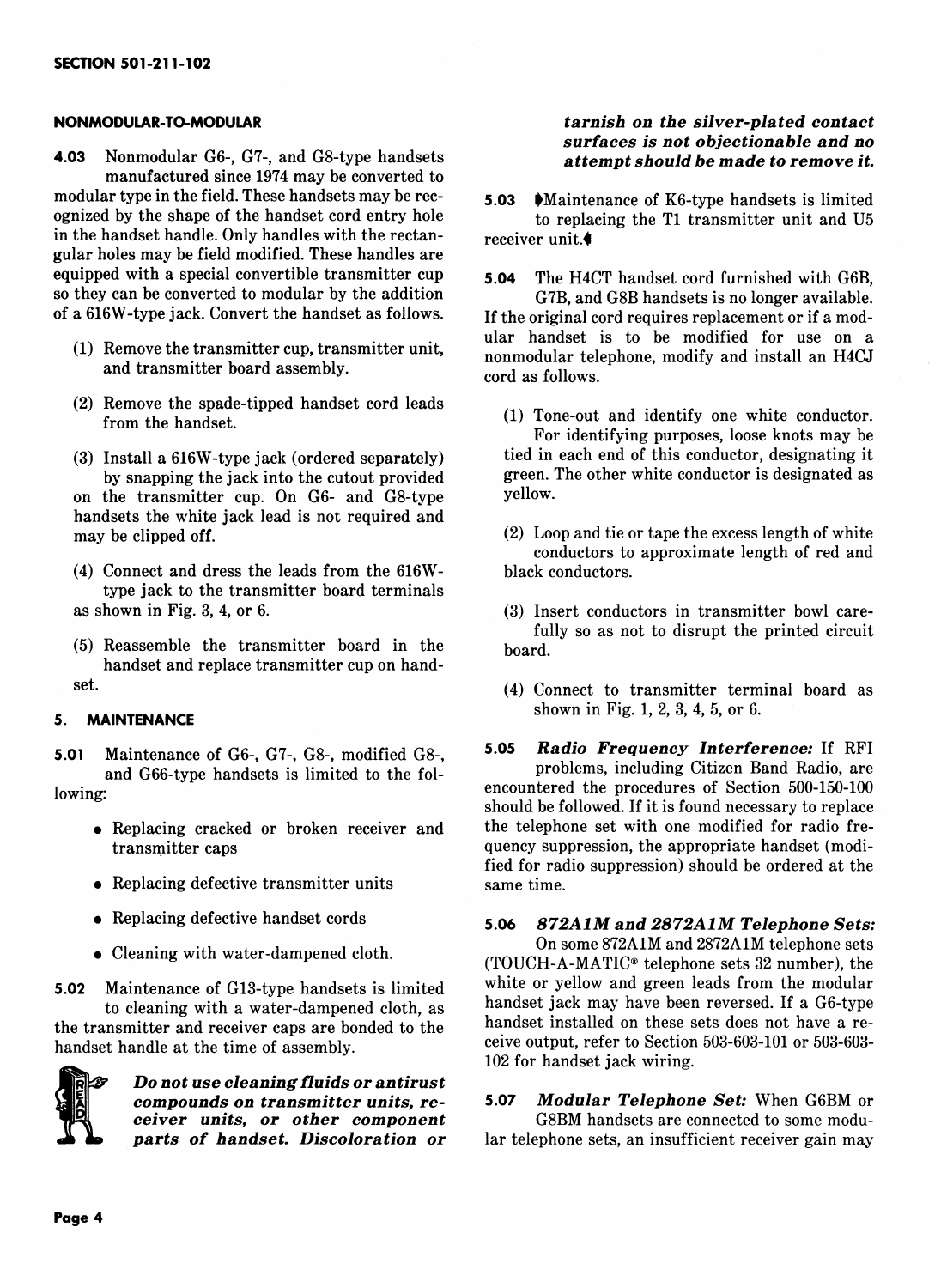result. Reverse the white and green handset jack leads on the network. For additional information refer to the appropriate telephone set service section.



**Fig**. **1--G6B (MD)** E**arly (Before1974) Handset**, **Connectio**n**s**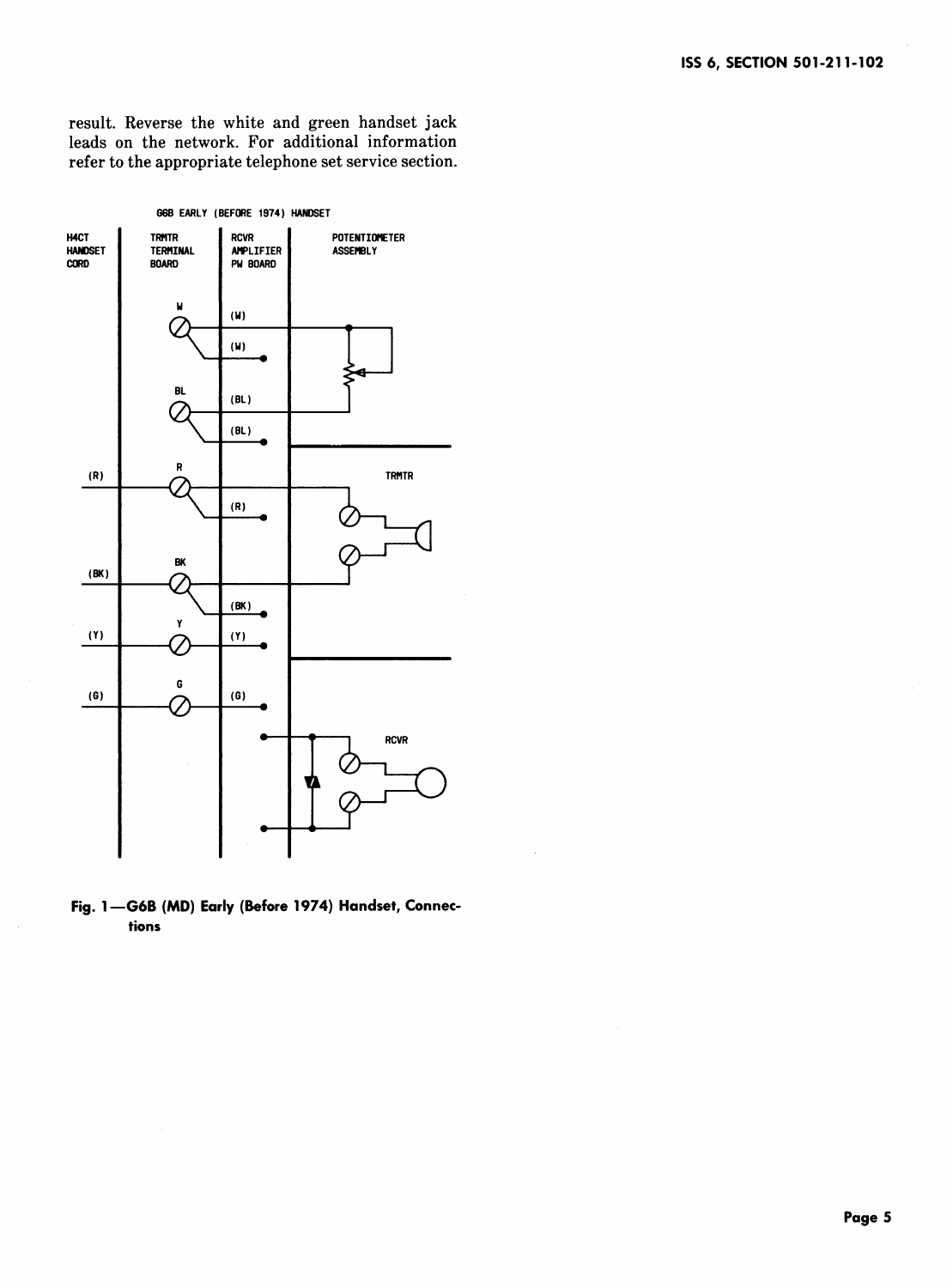

**Fig. 2**--**G6B** (**MD) Later** (**19**7**4-1977) Handset, Connections**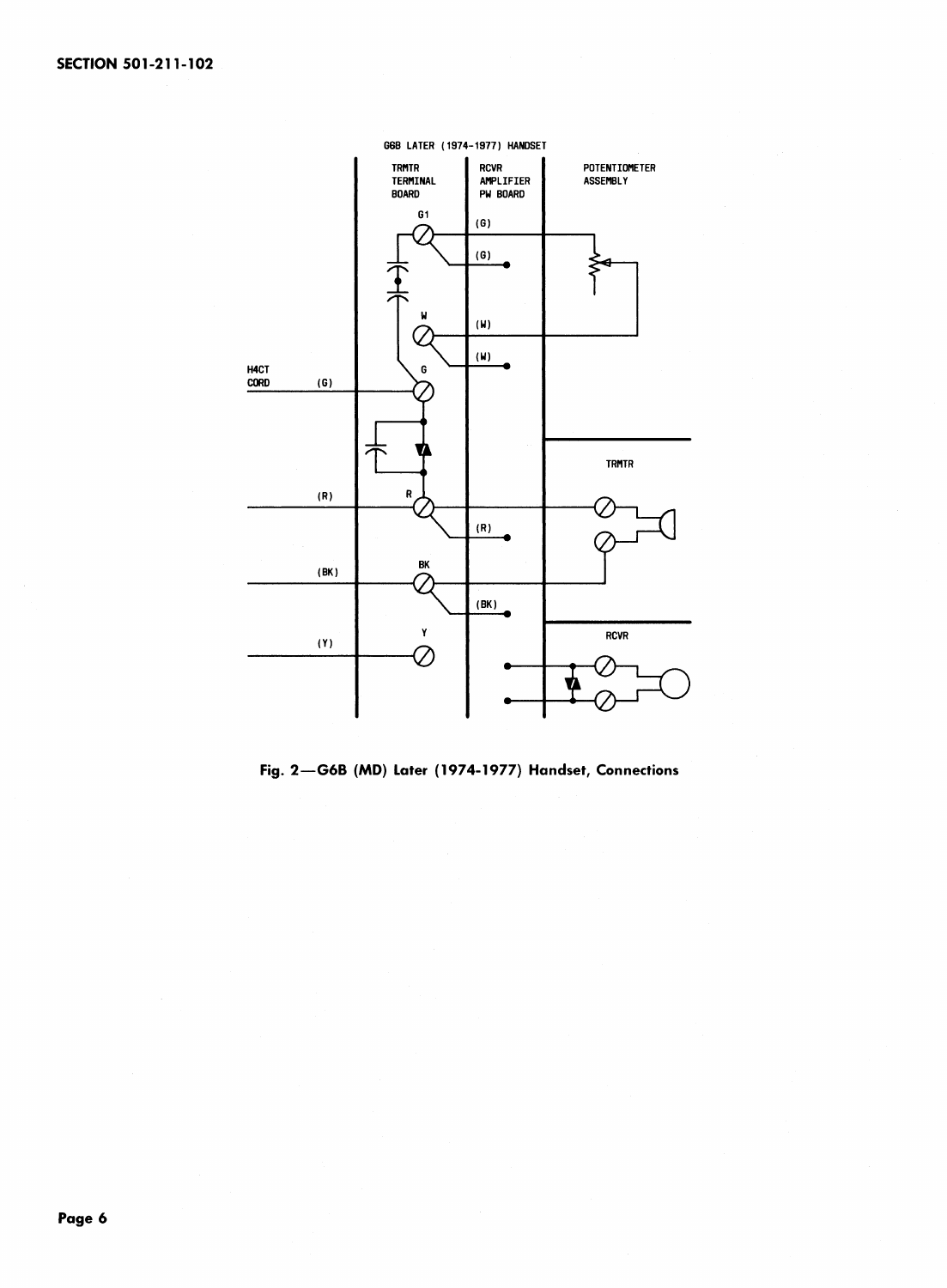



t **TH**I**S TERR**I**NAL**I**S USEDONLY**I**N THE G6B**HA**NDSET.**

**Fig. 3--G6B** (**MD) Last** (**1977**-**1979) and G6BM Handset, Connections**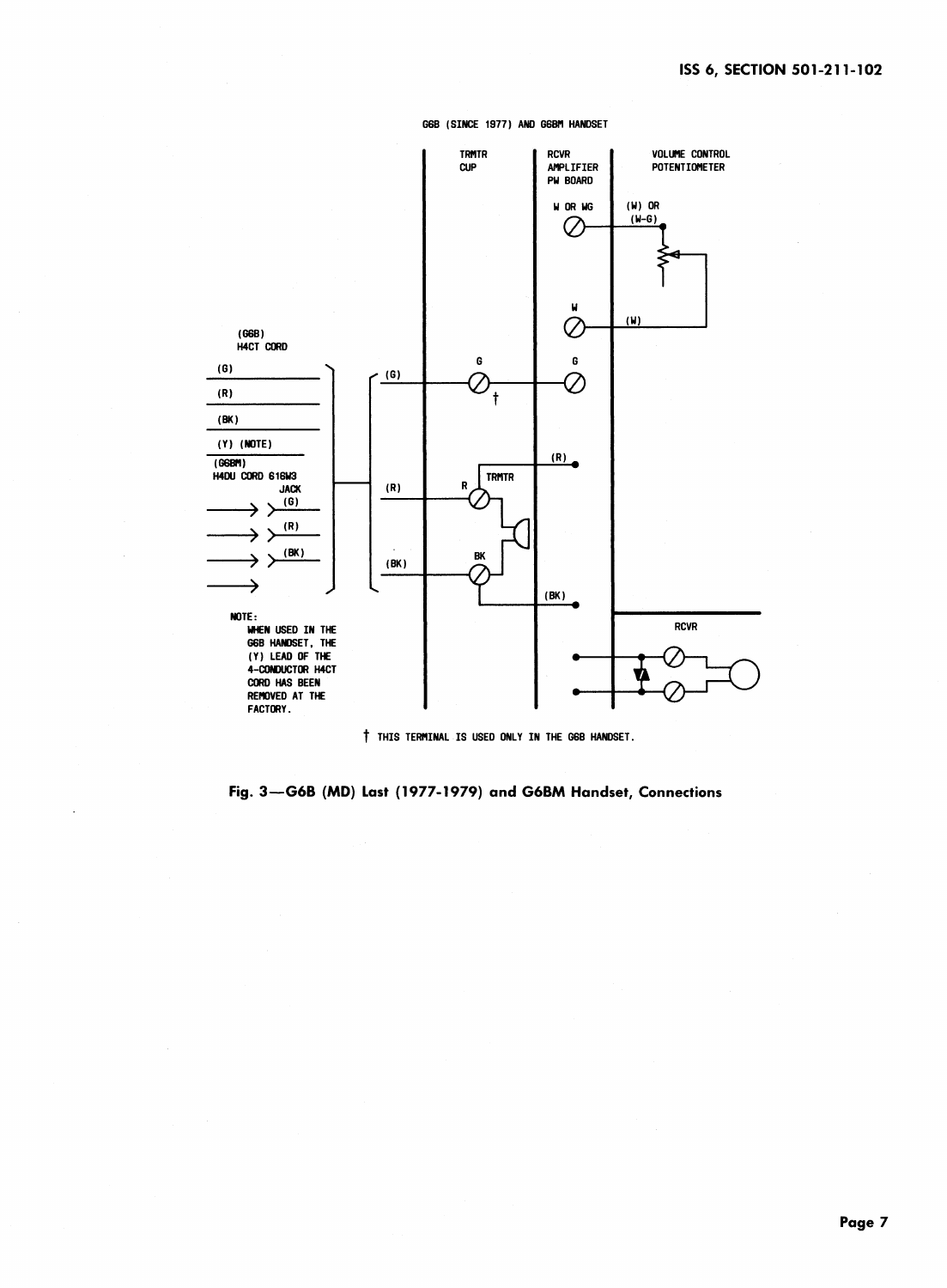

Fig. 4-G7B (MD) and G7BM Handset, Connections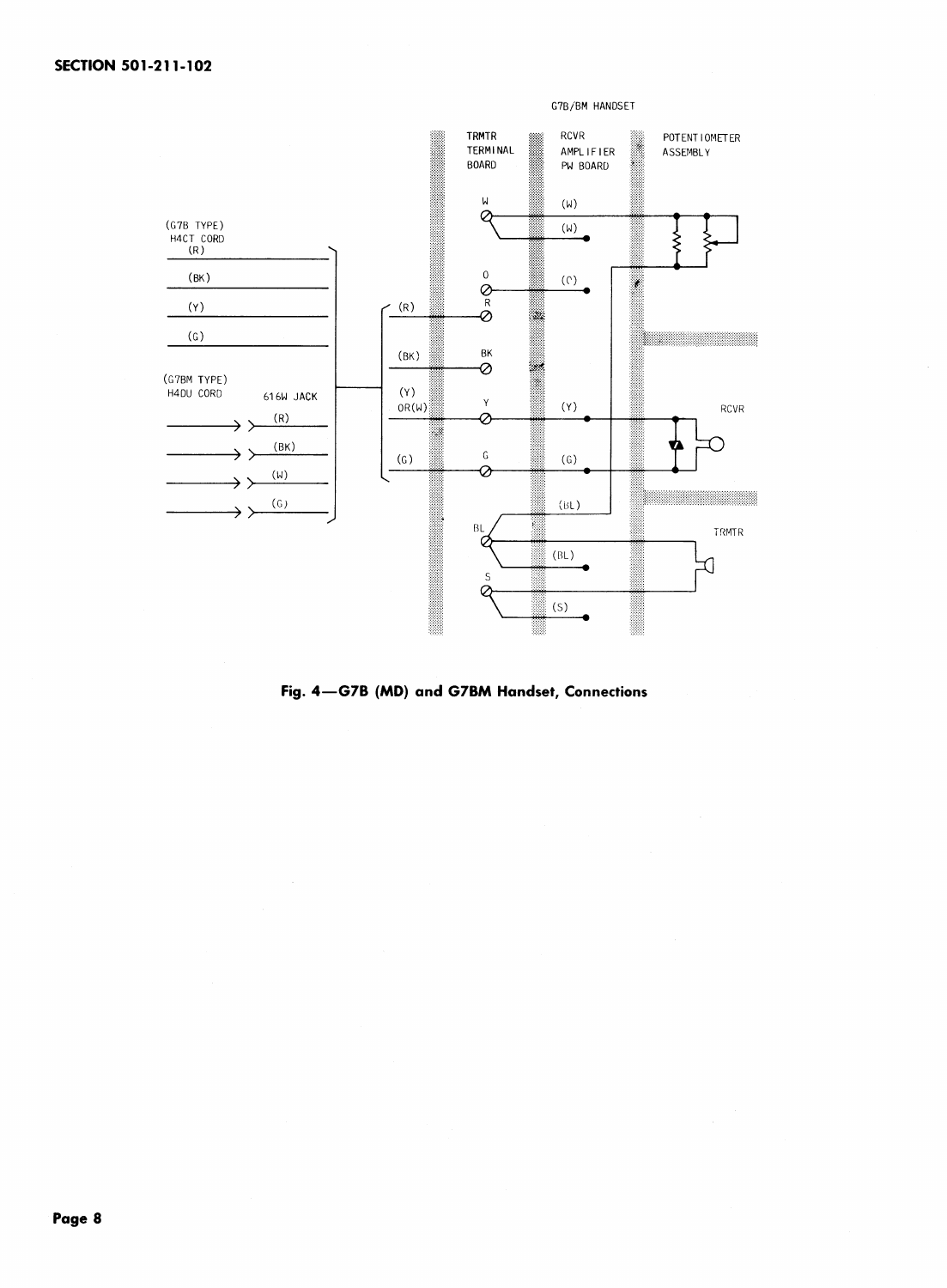### G8B EARLY (BEFORE 1977) HANDSET



Fig. 5-G8B (MD) Early (Before 1977) or D-180413 Handset, Connections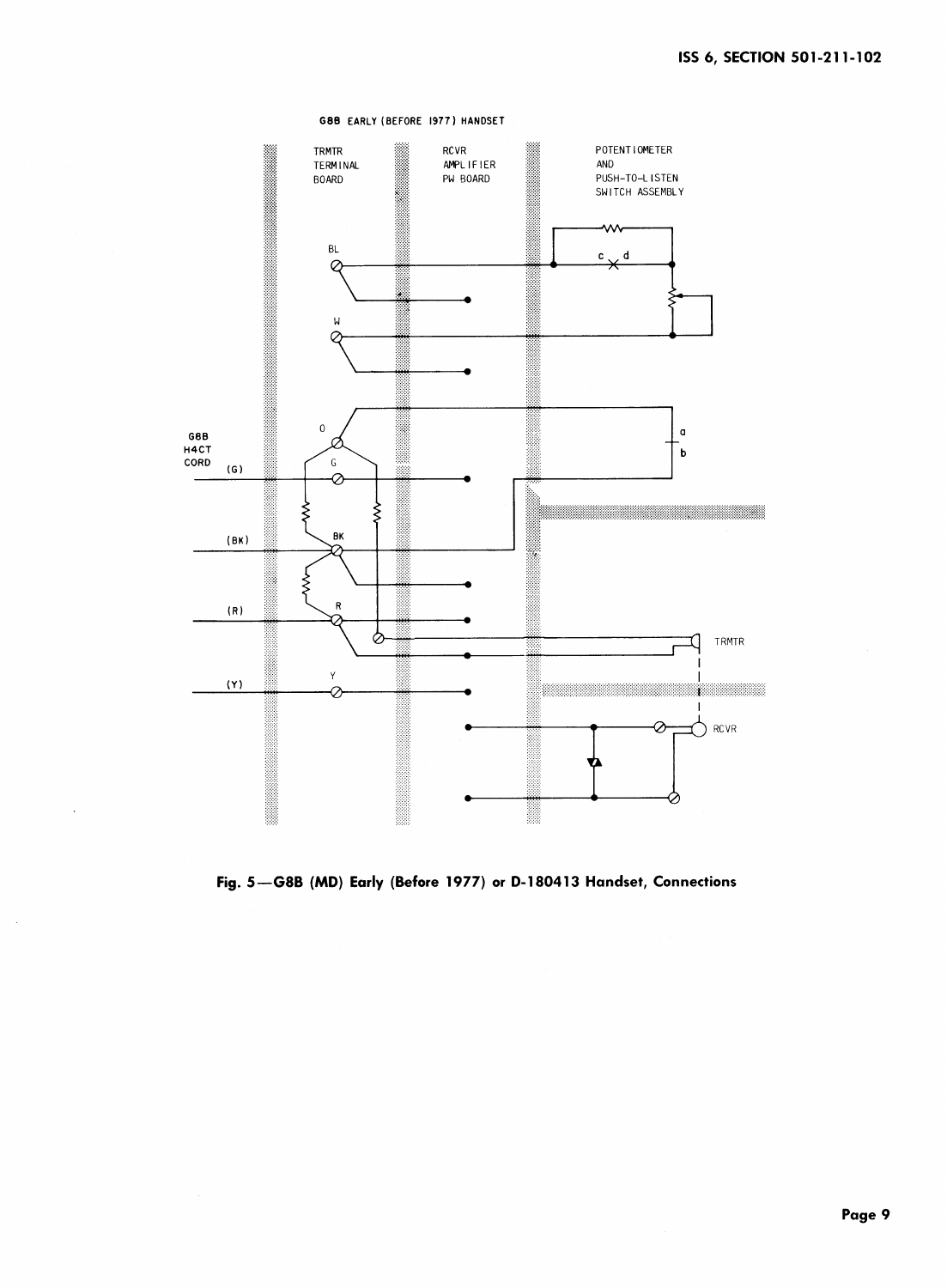



Fig. 6-G8B (MD) Last (Since 1977) and G8BM or D-180413 Handset, Connections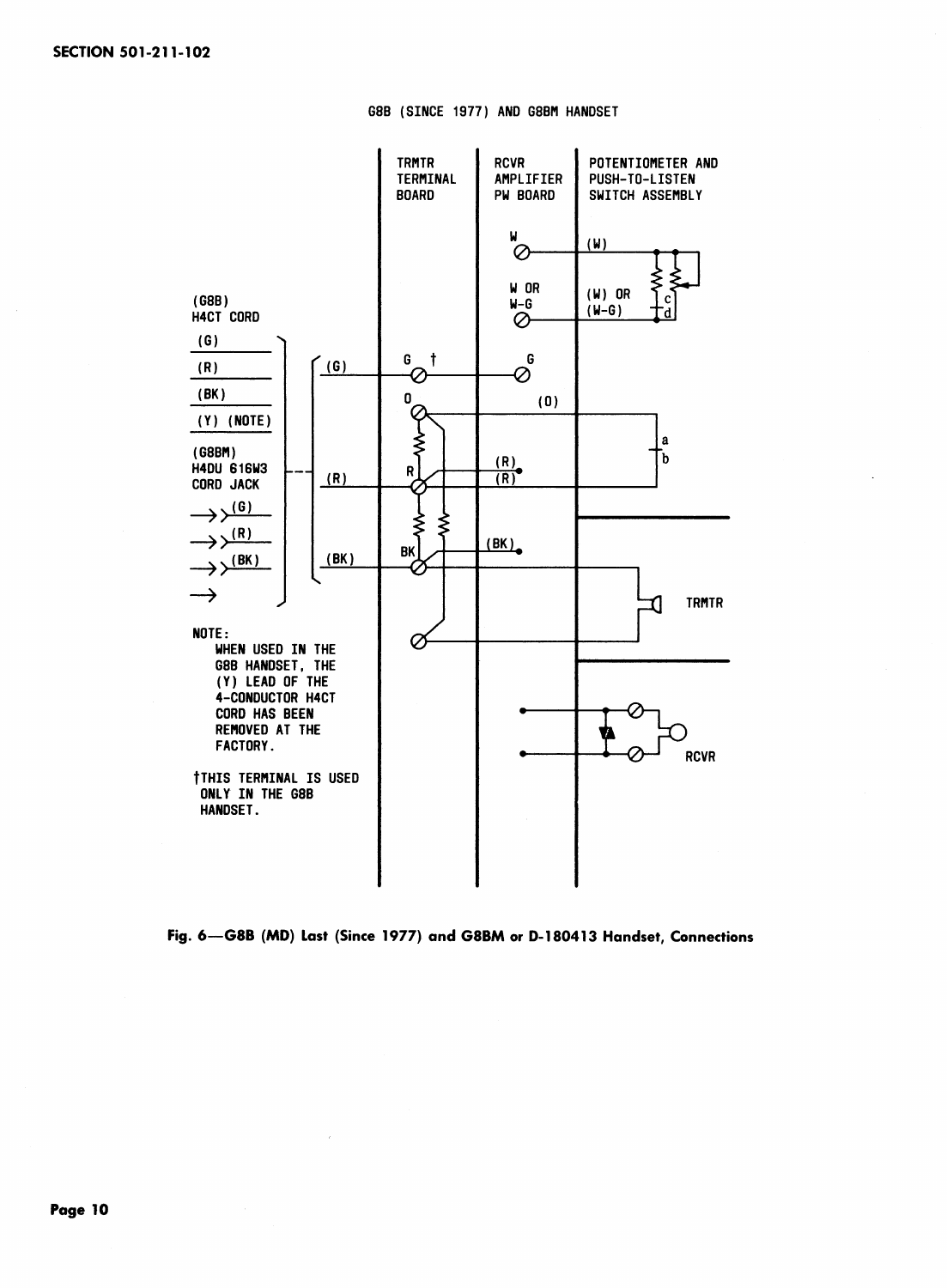

Fig. 7-G13A (MD) and G13B (MD) Handset, Connections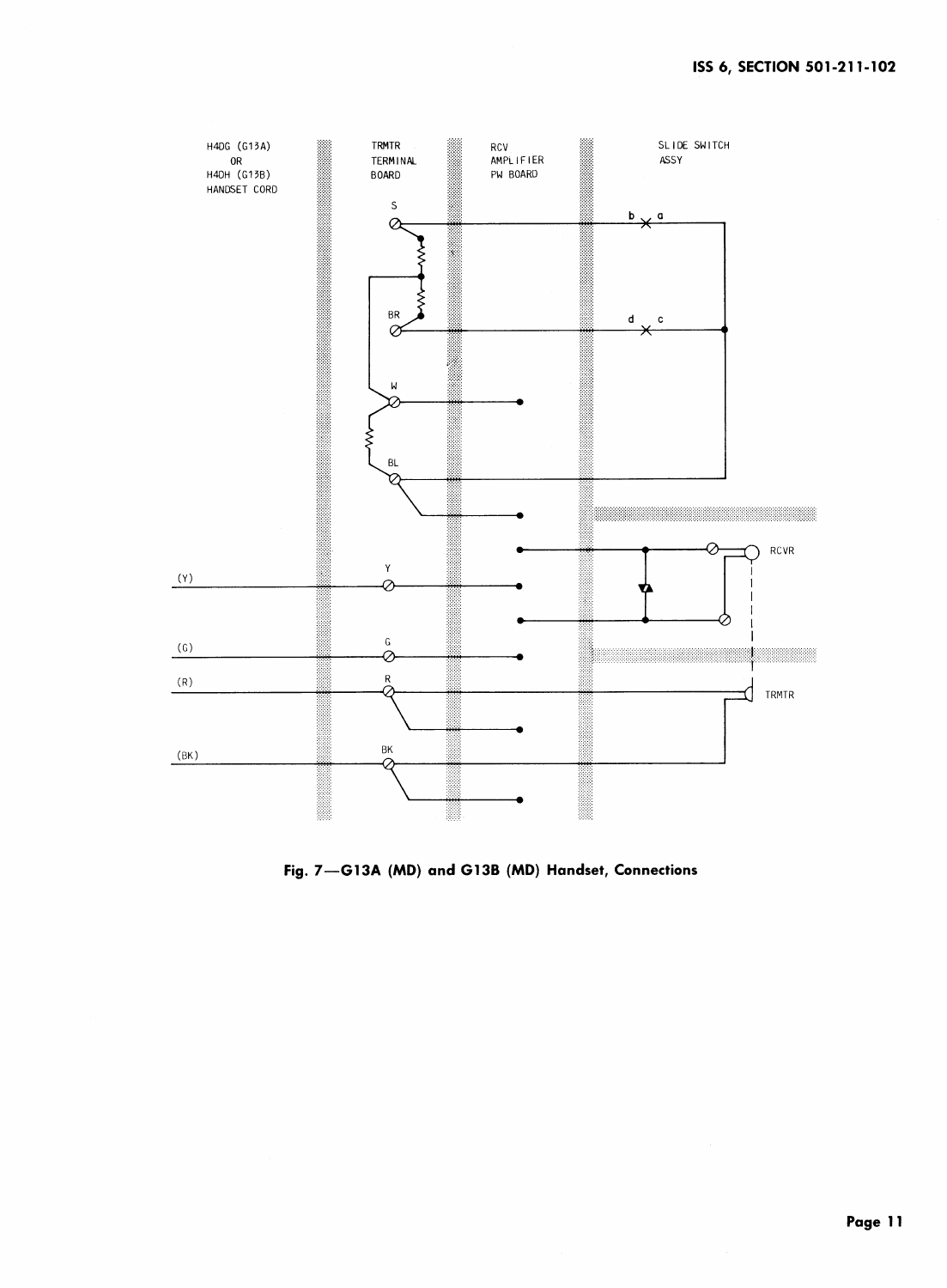



**Fig. 8**n**G13D Handset, Connections**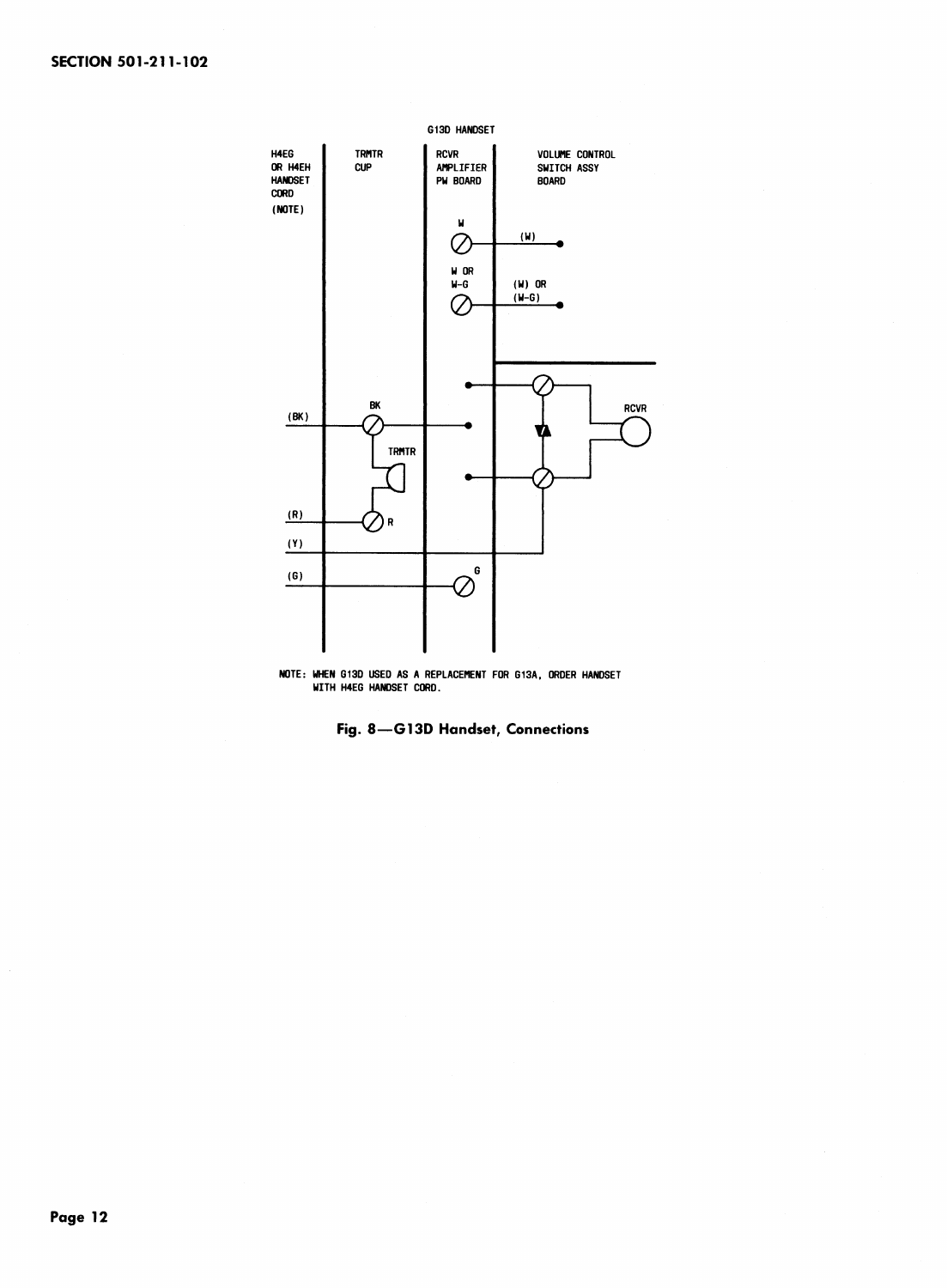

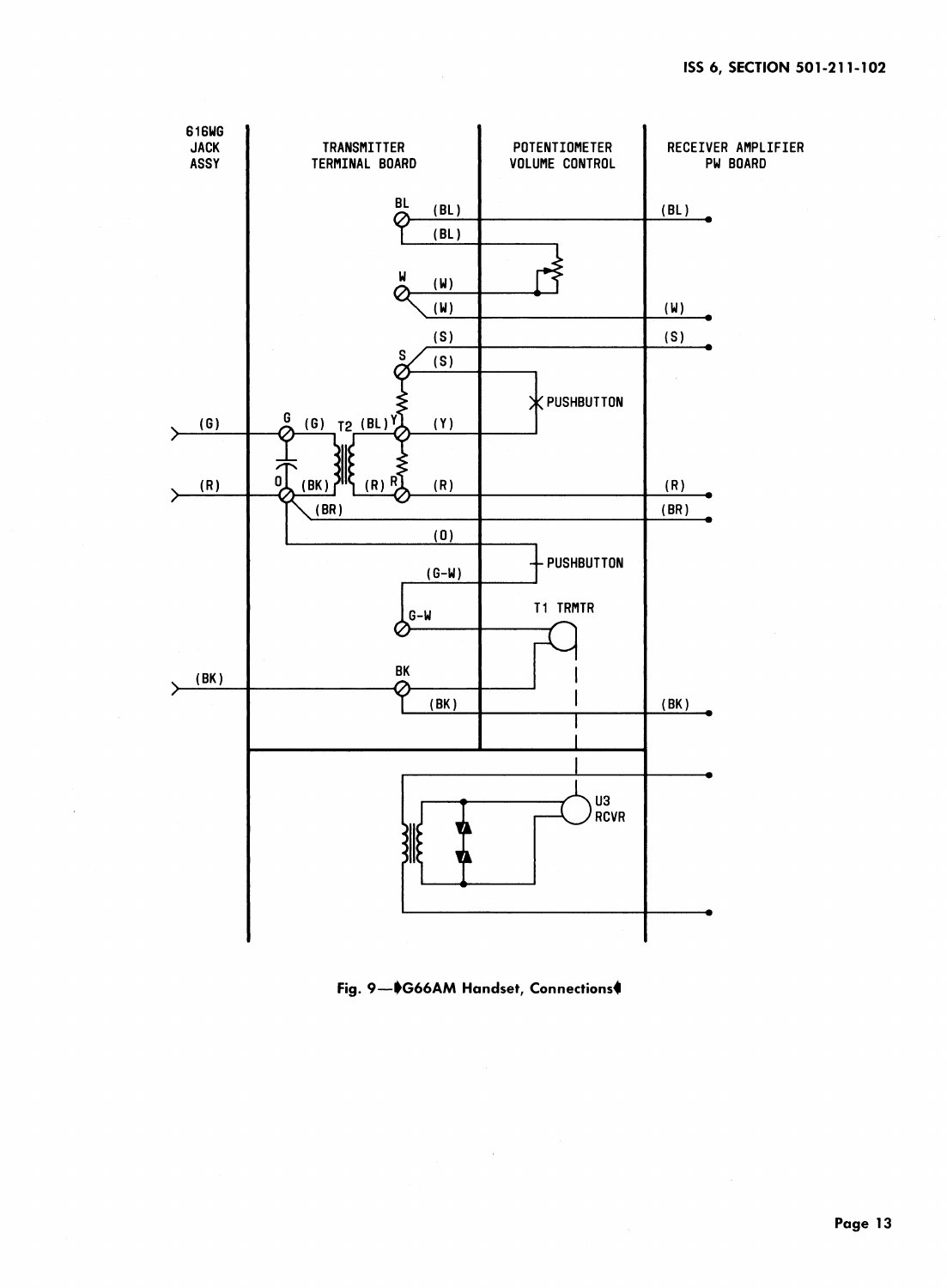

Fig. 10-VK6-Type Handset, Connections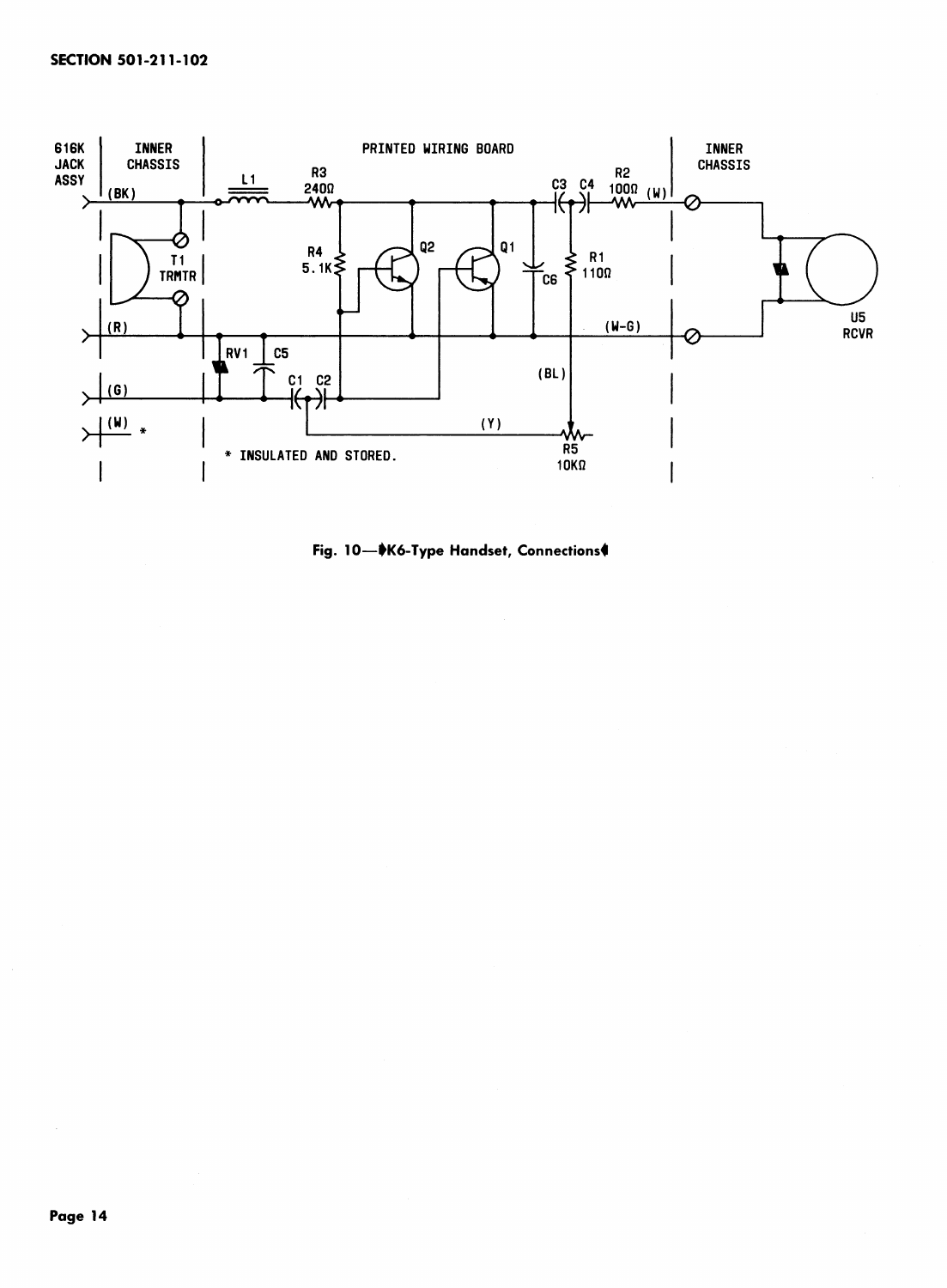### I\_**TA**BLE **A\_**I

|                                   |                      |                                                                                                                     | <b>REPLACEABLE COMPONENTS</b> |                     |                    |               |  |
|-----------------------------------|----------------------|---------------------------------------------------------------------------------------------------------------------|-------------------------------|---------------------|--------------------|---------------|--|
| <b>HANDSET</b>                    | CONN.<br>FIG.<br>NO. | <b>TRMTR</b><br><b>UNIT</b>                                                                                         | <b>RCVR</b><br><b>UNIT</b>    | <b>TRMTR</b><br>CAP | <b>RCVR</b><br>CAP | <b>HANDLE</b> |  |
| $G6B$ (Early)*,†                  | $\mathbf{1}$         |                                                                                                                     |                               |                     |                    |               |  |
| G6B (Later)*,†                    | $\overline{2}$       |                                                                                                                     |                               |                     |                    |               |  |
| G6B (Current) *.†                 |                      |                                                                                                                     |                               |                     |                    |               |  |
| G6BM+                             | 3                    | <b>T1</b>                                                                                                           | U-Type                        | Table<br>B          | Table<br>B         | Table<br>B    |  |
| G7B*+                             |                      |                                                                                                                     |                               |                     |                    |               |  |
| G7BM+                             | $\overline{\bf{4}}$  |                                                                                                                     |                               |                     |                    |               |  |
| $G8B$ (Early)*, $\dagger$         | 5                    |                                                                                                                     |                               |                     |                    |               |  |
| G8B (Current) *,†<br>$(D-180412)$ |                      |                                                                                                                     |                               |                     |                    |               |  |
| G8BM +                            | 6                    |                                                                                                                     |                               |                     |                    |               |  |
| G13A-52*                          |                      |                                                                                                                     |                               |                     |                    |               |  |
| G13B-52*                          | 7                    | Receiver and transmitter caps are ultrasonically bonded<br>to the handle, therefore, components cannot be replaced. |                               |                     |                    |               |  |
| G13D-52, -104                     | 8                    |                                                                                                                     |                               |                     |                    |               |  |
| G66AM#                            | 9                    |                                                                                                                     | U-Type                        | Table B             |                    |               |  |
| K6A§                              | 10                   | <b>T1</b>                                                                                                           | U3 or U5                      | None                |                    |               |  |
| K6C T                             | 10                   |                                                                                                                     | U3 or U5<br>None              |                     |                    |               |  |
| D-180413 **                       | 6                    |                                                                                                                     | U-Type                        | Table B             |                    |               |  |

### G**-**SE**R**I**E**S H**AN**DSETS

\* MD.

t Add color suffix shown in Table B.

- Available in -03 (black)*,* -50 (ivory)*,* -51 (green)*,* -53 (red)*,* -56 (Yellow), **-**58 (White)*,*-60 (Light Beige)*,* -61 (Light Gray)*,* and -62 (Aqua Blue).
- § Available in -03 (Black)*,* -50 (Ivory), -58 (White)*,* -93 (Yellow)*,* -104 (Brown)*,* **-**105 (Dark Green)*,* -106 (Lime Green)*,* and -115 (Blue)
- ¶ Available in -50 (Ivory) only.
- \*\* The D-180413 handset is a service-center modified G8**-**type handset. Specify modular or nomodular version on order.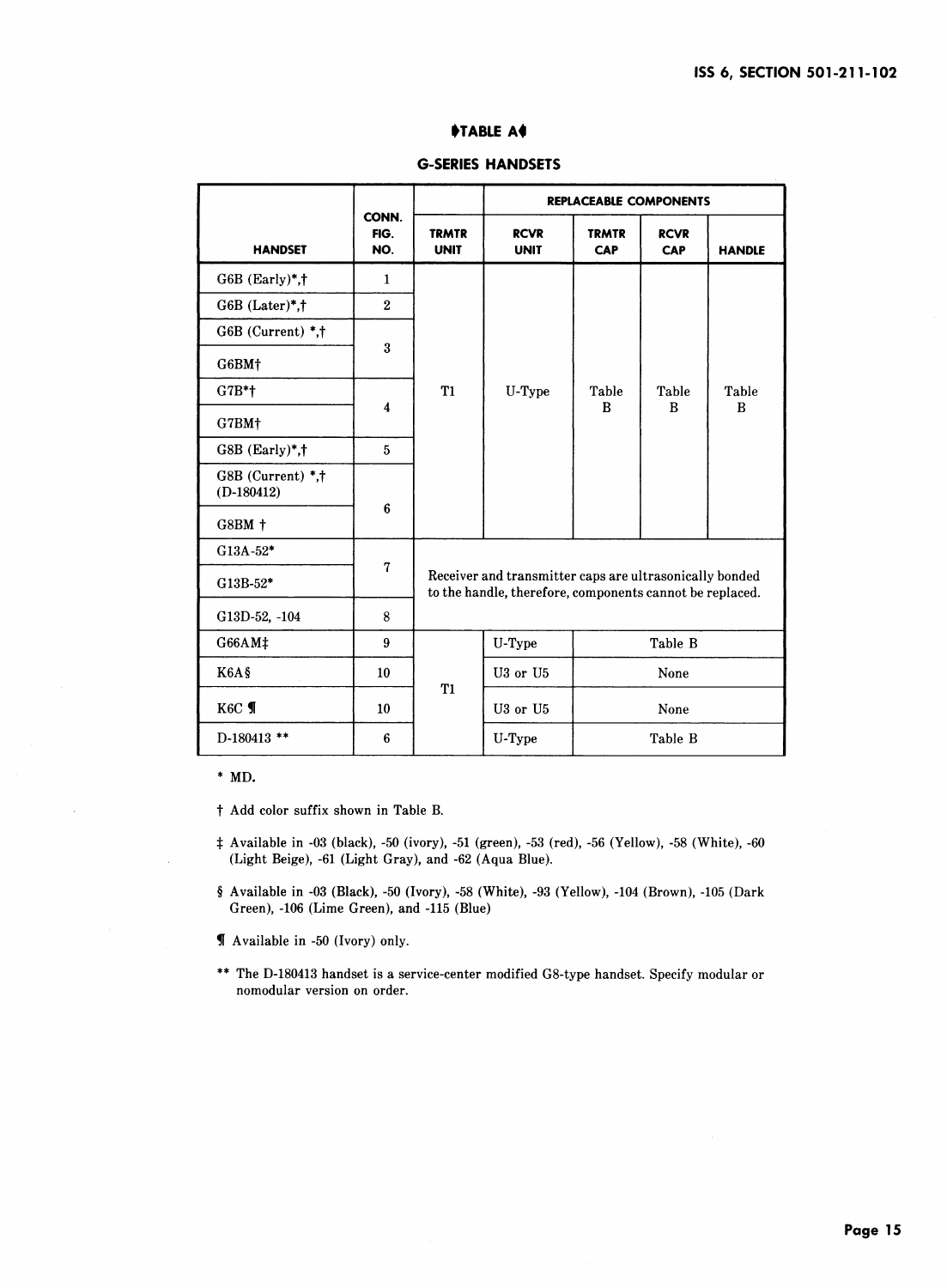### **TABLE B**

| COLOR     | <b>SUFFIX</b> | <b>TRANSMITTER CAP</b> |                 | <b>RECEIVER CAP</b> |                 | <b>HANDLE</b>  |                 |
|-----------|---------------|------------------------|-----------------|---------------------|-----------------|----------------|-----------------|
|           |               | COMCODE                | <b>P-NUMBER</b> | COMCODE             | <b>P-NUMBER</b> | <b>COMCODE</b> | <b>P-NUMBER</b> |
| Black     | $-03$         | 818011033              | P-80A103        | 818012031           | P-80A203        | 818077034      | P-80G703        |
| Ivory     | $-50$         | 818011504              | P-80A150        | 818012502           | P-80A250        | 818077505      | P-80G750        |
| Green     | $-51$         | 818011512              | P-80A151        | 818012510           | P-80A251        | 818077513      | P-80G751        |
| Red       | $-53$         | 818011538              | P-80A153        | 818012536           | P-80A253        | 818077539      | P-80G753        |
| Yellow    | $-56$         | 818011561              | P-80A156        | 818012569           | P-80A256        | 818077562      | P-80G756        |
| W hite    | $-58$         | 818011587              | P-80A158        | 818012585           | P-80A258        | 818077588      | P-80G758        |
| Rose Pink | $-59$         | 818011595              | P-80A159        | 818012593           | P-80A259        | 818077596      | P-80G759        |
| Lt. Beige | $-60$         | 818011603              | P-80A160        | 818012601           | P-80A260        | 818077604      | P-80G760        |
| Aqua Blue | $-62$         | 818011629              | P-80A162        | 818012627           | P-80A262        | 818077620      | P-80G762        |

### **ORDERING GUIDE G6-, G7-, AND G8-TYPE TRANSMITTER CAP, RECEIVER CAP, AND HANDLE**

### **IFTABLE Ce**

### **G13-TYPE HANDSET CONNECTIONS FOR COIN AND COINLESS PUBLIC TELEPHONE SETS (NOTES 1 AND 2)**

|                                | G13A AND G13D           |                                | G13B AND G13D                                     |                                  | G13D                                          |                                               |                                                                  |                                            |
|--------------------------------|-------------------------|--------------------------------|---------------------------------------------------|----------------------------------|-----------------------------------------------|-----------------------------------------------|------------------------------------------------------------------|--------------------------------------------|
|                                | 1234G<br><b>TEL SET</b> | 1235G<br><b>TEL SET</b>        | 1A2, 2A2, 1C2<br>2C2. 2755<br><b>TYPE TEL SET</b> | 1A1, 2A1,<br>1C1, 2C1<br>TEL SET | 1D1<br>2D1                                    | 1D2<br><b>2D2</b>                             | <b>10A OR</b><br><b>20A</b><br><b>COINLESS</b><br><b>TEL SET</b> | F-60678<br>OR<br>F-60761<br><b>TEL SET</b> |
| <b>HANDSET</b><br><b>LEADS</b> | <b>CONNECT</b><br>τо    | <b>CONNECT TO</b><br>TB4 TERM. | <b>CONNECT TO</b><br>TB2 TERM.                    | <b>CONNECT TO</b><br>TB2 TERM.   | <b>CONNECT</b><br>TO TB <sub>2</sub><br>TERM. | <b>CONNECT</b><br>TO TB <sub>2</sub><br>TERM. | <b>CONNECT</b><br>TO NET.<br>TERM.                               | <b>CONNECT</b><br><b>TO 1B2</b><br>TERM.   |
| $\mathbb R$                    | TR                      | R                              | 3                                                 | 3                                | 3                                             | 3                                             | R                                                                | 6                                          |
| BK                             | BB.                     | BK                             | 5                                                 | 6                                | 6                                             | 6                                             | L2                                                               | 5                                          |
| $Y^*$                          | <b>BBX</b>              | W <sup>+</sup>                 | 8                                                 | 8                                | 7                                             | 8                                             | $\mathbf R$                                                      | 6                                          |
| $G^*$                          | W                       | W‡                             | 7                                                 | $\mathbf{2}$                     | 4                                             | 7                                             | F                                                                | 11                                         |

*Not***e** *1:* If G13D handset is used instead of the G13A*,* order a G13D equipped with a H4EG handset cord.

*Not***e** *2:* Specify length of handset cord (2 feet 8 inches, 4 feet 6 inches*,* or 6 feet). H4EM handset cord is not available in 6-foot length.

*\** Early production G13D handsets have yellow and green wire marking tape to designate the yellow and green leads.

t Connect the (Y) handset lead to the W terminal with the (W) lead going to terminal 2 of TB2.

Connect the (G) handset lead to the W terminal with the (W) lead going to terminal 10 of TB2.